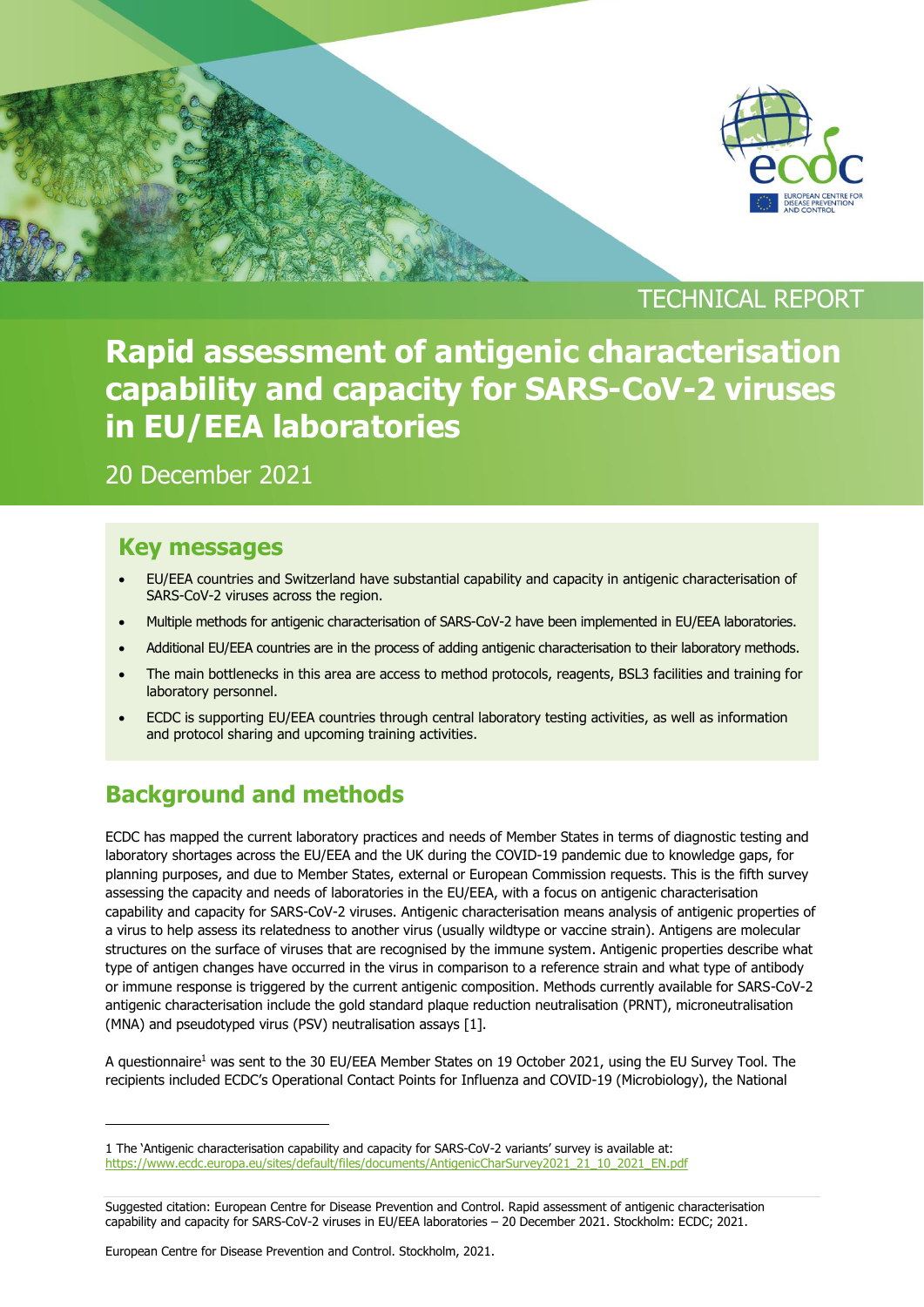Microbiology Focal Points, the National Focal Points for Viral Respiratory Diseases and the National Coordinators. Switzerland received the survey through an ECDC-WHO Regional Office for Europe Virus Characterisation Working Group and wanted to take part in the survey. Focal points were asked to answer the questions, where appropriate, and give answers for their whole country. If the contact point responded 'no' to question number 2 on if their country performs antigenic characterisation, the survey jumped to question number 11 on technical support needs. The survey responses are summarised in this report.

### **Results**

As of 15 November 2021, 30 laboratories from 28 EU/EEA Member States and Switzerland replied to the survey (Figure 1). Twenty-three focal points reported being the Operational Contact Points for COVID-19 (Microbiology) and with that part of the European COVID-19 reference laboratory network (ECOVID-LabNet). Ten responders reported being ECDC National Focal Point for Viral Respiratory Diseases and eight ECDC National Focal Point for Microbiology. Eleven responders had multiple contact point roles. Five indicated that they had other roles that made them eligible to respond to the survey (e.g. being delegated by the operational or national focal point).

#### **Figure 1. Performance of virus culture and/or antigenic characterisation, 28 EU/EEA countries and Switzerland, November 2021**



et by FCDC on 16 Dec

### **Virus culture and antigenic characterisation capacities**

The survey asked countries about their SARS-CoV-2 virus culture capacities and 20 of the 29 reporting countries indicated that they had established virus culture for SARS-CoV-2 (Figure 1). Virus culture is a prerequisite for antigenic characterisation technique, which requires testing of live virus. Fourteen of the twenty countries (15 laboratories in 14 countries) have established antigenic characterisation for SARS-CoV-2 (Figure 1).

### **Purpose of antigenic characterisation**

Based on the survey, antigenic characterisation is used for multiple purposes in the reporting countries. Most laboratories are using it to detect variants of interest (VOIs) and concern (VOCs) [1], investigate breakthrough infections, perform vaccine effectiveness studies and investigate trends of VOCs by antigenic characterisation techniques. All laboratories are using antigenic characterisation for research purposes. One country commented that more comprehensive characterisation relies on whole genome sequencing and that antigenic characterisation is performed on a limited scale.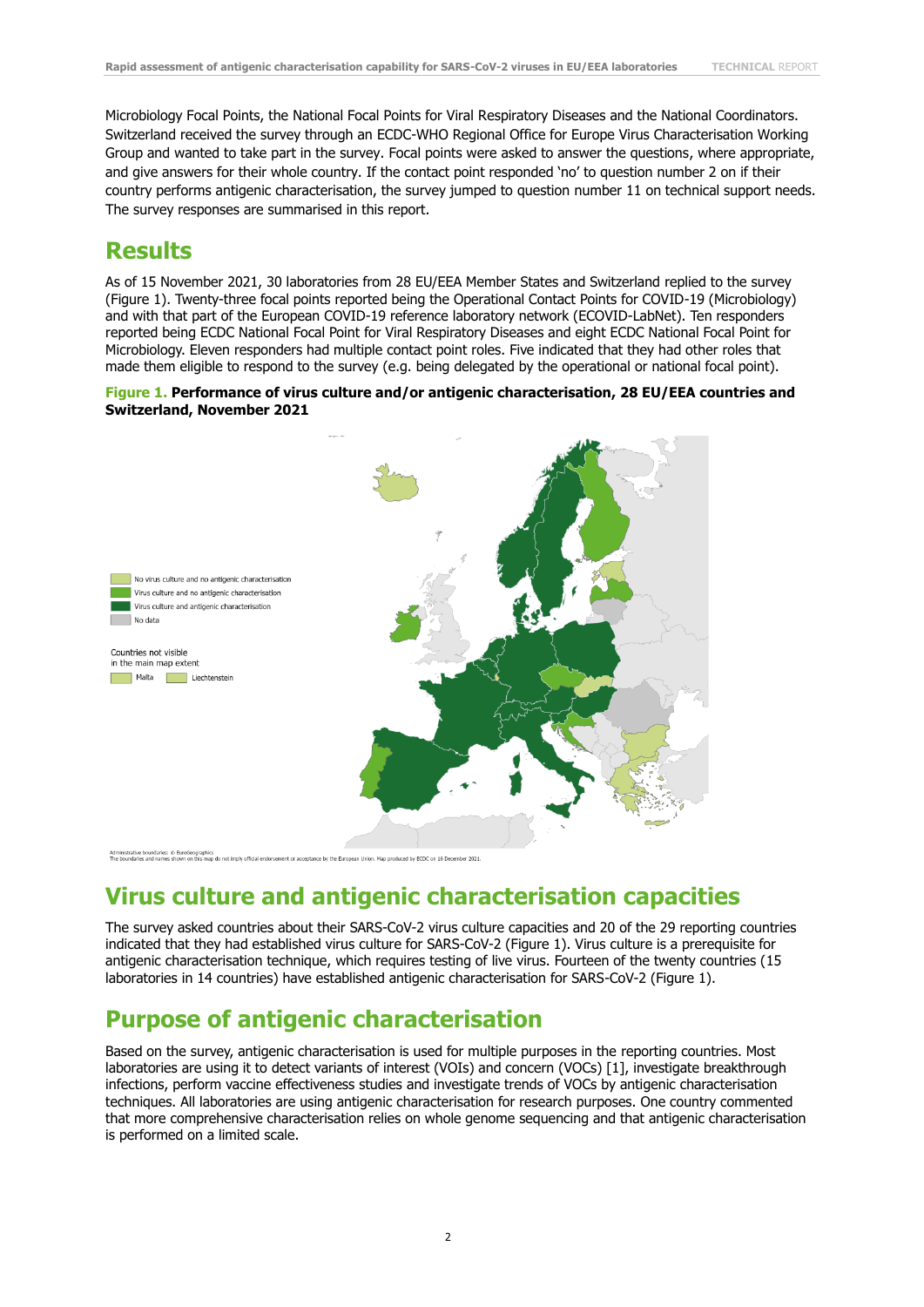# **Sampling strategy**

Responses from the reporting countries indicated that multiple sampling strategies are used for antigenic characterisation (countries could select more than one option). In seven and six countries, respectively, all VOCs or VOIs are antigenically characterised (a sequence first approach) based on genetic characterisation. Seven countries indicated a random selection of variants based on genetic characterisation and amino acid substitutions in the spike protein for antigenic characterisation. A random selection of SARS-CoV-2 viruses are investigated retrospectively in four countries and, in three countries, a random selection of SARS-CoV-2 RT-PCR-positive specimens are screened for antigenic variants on regular intervals. Two countries reported that systematic and convenience samples of SARS-CoV-2-positive specimens (e.g. the first 10 specimens of the week) are screened for antigenic variants. Ten of fourteen laboratories applied PCR cycling threshold values for selection for antigenic characterisation (these varied from Ct 25 to <32; one laboratory indicated a viral load threshold of 1x10e7 copies per mL). The survey also requested the number or proportion of viruses that are characterised. Most responders found that difficult to answer and gave answers such as 'very few' or 'one cell culture isolate per VOC/VOI'.

### **Methods and standards used in antigenic characterisation**

Eleven of the fourteen responding countries (15 laboratories) that perform antigenic characterisation use MNA (Figure 2). The gold standard PRNT is used by six laboratories. PSV neutralisation assay is used in eight laboratories.

#### **Figure 2. Methods of antigenic characterisation in use among the 15 laboratories in the 14 EU/EEA countries and Switzerland that perform antigenic characterisation of SARS-CoV-2, November 2021**



#### \* Laboratories could select multiple choices.

Of the fifteen laboratories performing antigenic characterisation, three indicated that they do not use standards and one did not know whether standards were used in their country. Eleven laboratories had access to a variety of standard materials, including the World Health Organization (WHO) International Standard from the National Institute for Biological Standards and Control (NIBSC) [2]; monoclonal antibodies developed at Institut Pasteur; NIBSC pooled serum product [3]; human convalescent serum from NIBSC (code 20/130) [4]; two separate JRC serum standards [5,6]; inhouse standards based on pools of high, medium and low antibody titre sera; commercial assay reference sera and standards; a Wuhan-Hu-1 virus vaccinated rabbit serum that cross-reacts with all VOCs; and internal standards to check for assay-to-assay variation. For the viral strains, reference strain for B.1 (Bavarian strain Munich) [7] and an early wildtype virus control with D614G mutation from Denmark were mentioned as well.

### **Dissemination of results**

Fourteen laboratories and countries responded to the question on the dissemination of antigenic characterisation results (Figure 3). Only two laboratories were sharing results to international networks and one indicated that this was for antigenic cartography purposes. Four indicated publishing the results on websites; however, only one provided a link to a report [8]. Five laboratories indicated sharing results within national laboratory or epidemiological networks and with national governmental structures or public health authorities (e.g. Chief medical officer) through presentations, emails and phone calls. Most of the responders commented that results are published through journal publications [9,10] or that sharing mechanisms were not yet established, which was indicated by the nine answers in the category 'other'.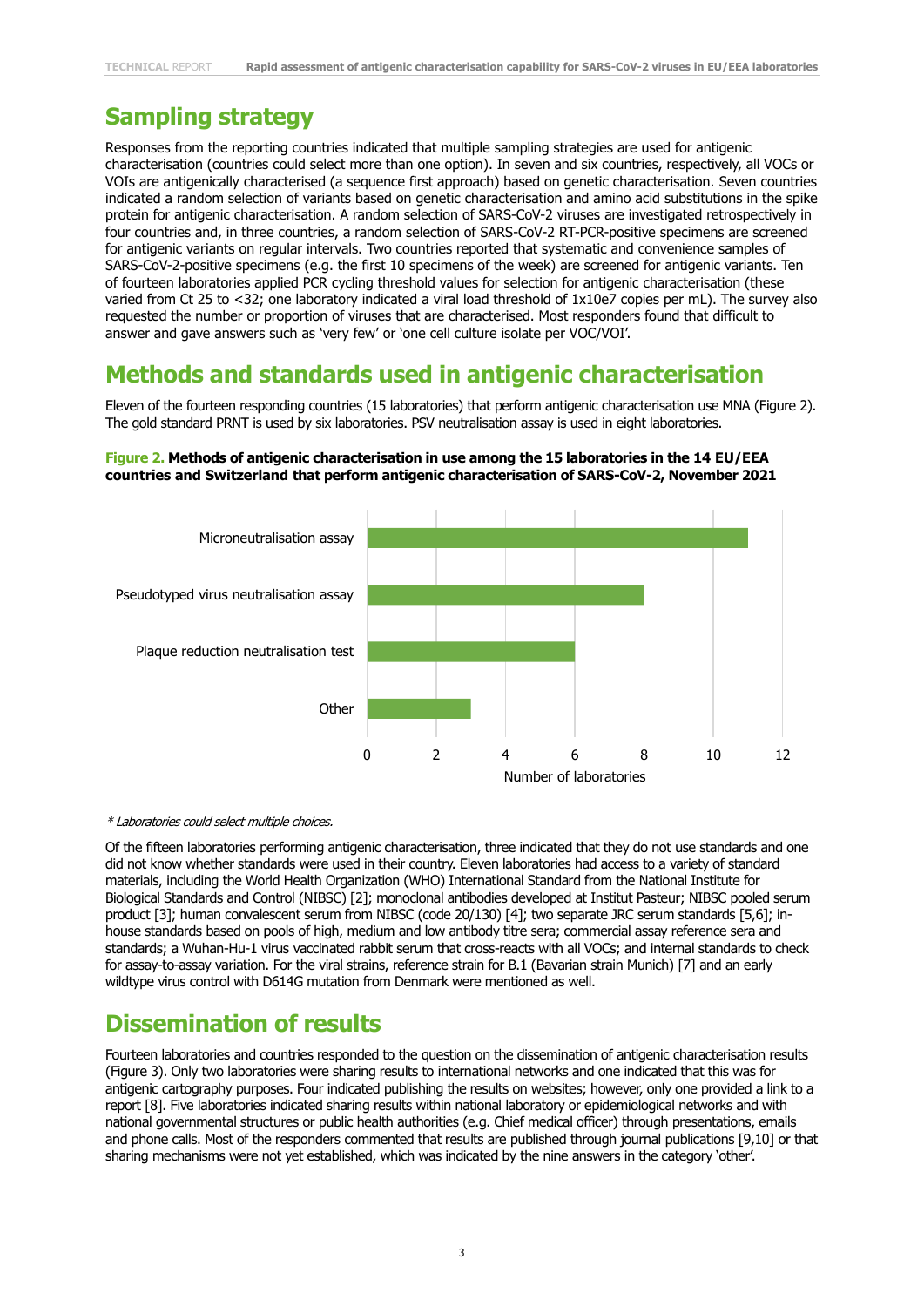#### **Figure 3. Methods of distribution of antigenic characterisation results among the 15 laboratories in the 14 EU/EEA countries and Switzerland that perform antigenic characterisation of SARS-CoV-2, November 2021**



\* Laboratories could select multiple choices.

#### **Technical support needs and awareness of existing support**

Responders were asked to identify technical support needs for setting up or performing existing antigenic characterisation in their country. Seventeen of the twenty-four responding countries needed antigenic characterisation method protocols (Figure 4). Various reagent needs were also expressed by the majority of the countries (n = 14), which could include panels of characterised antibodies; reference, pooled sera from vaccinated individuals or animal antisera for important variants; prototypic virus strains; reagents or reagent kits; and equipment for the implementation of the method. Testing algorithms were mentioned as a need by half of the laboratories and wet-lab training by a third of them. Four laboratories lacked access to a BSL3 laboratory. Other types of support and training included external quality assessment (EQA) panels and discussion around the number of reference strains for antigenic characterisation.

#### **Figure 4. Technical support needs for antigenic characterisation, 28 EU/EEA countries and Switzerland, November 2021**



\* Laboratories could select multiple choices.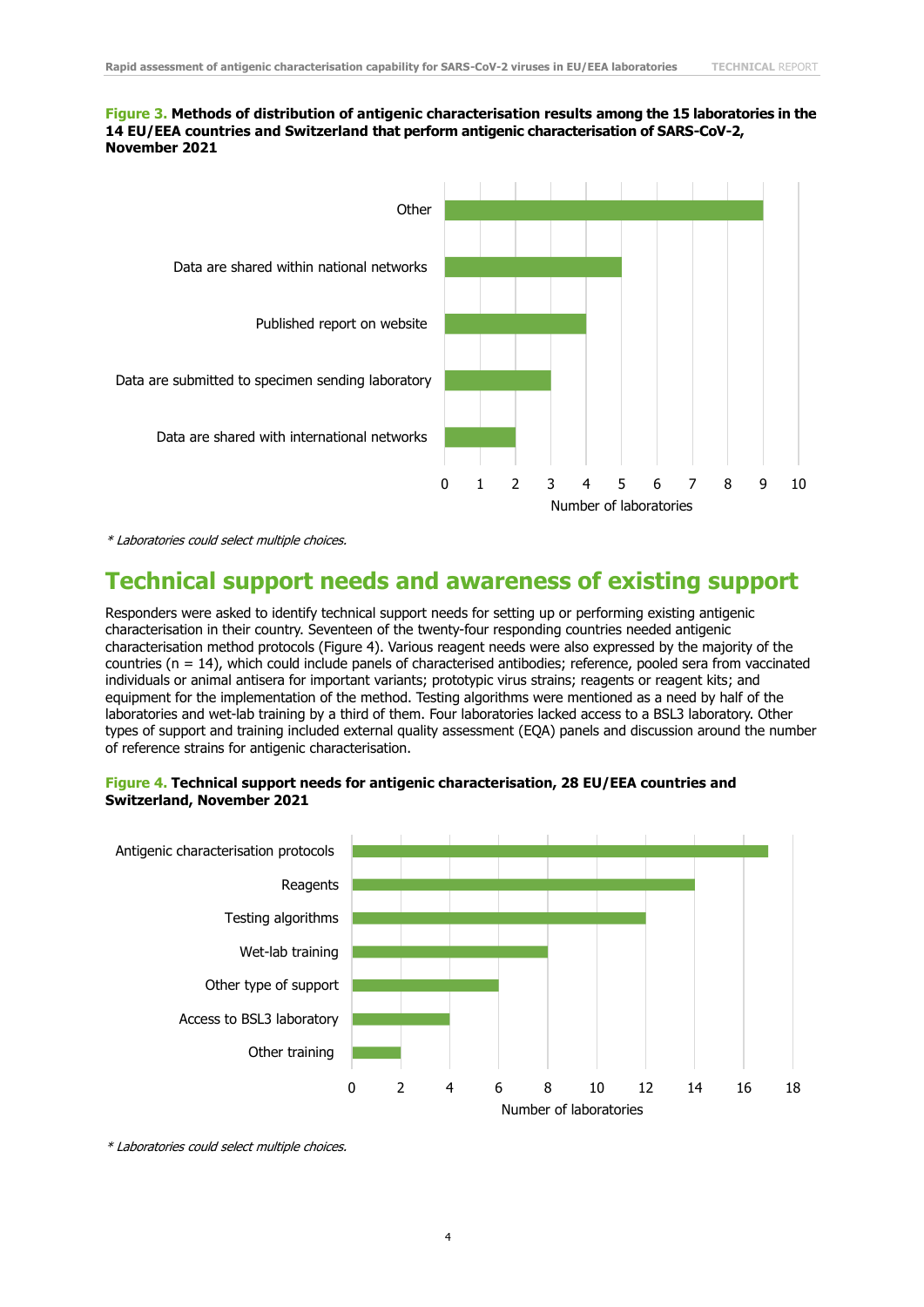Despite multiple announcements by email and presentations during the COVID-19 laboratory network calls, the survey revealed that 12 of the 30 responding laboratories were not aware of the outsourced ECDC central laboratory support that was offered to EU/EEA countries and laboratories from May to August 2021 (Figure 5). Seven laboratories indicated that they did not need to use the central laboratory support and five others were aware of the support but did not consider using it. Only four laboratories had used the support during summer 2021. One laboratory explained that they did not accept the offer but may when it is available again in future and another did not have time to finish the sampling before the deadline for sending specimens. Some comments gave further insight into the challenges of using the central testing. These included, for example, using a sampling media that inactivates the virus and 'logistical problems both accessing and referring samples of interest to an ECDC designated laboratory.' Support and advice were said to be appreciated; however, some commented that 'relationships and expectations between national and international reference laboratories should be developed and clarified.'

#### **Figure 5. Awareness of ECDC-offered central testing of clinical specimens and/or SARS-CoV-2 virus isolates for antigenic characterisation, 28 EU/EEA countries and Switzerland, November 2021**



### **Plans for implementing antigenic characterisation**

The survey asked about plans to implement antigenic characterisation in their country, if they had not already done so. Four out of fifteen countries who had not yet implemented antigenic characterisation did not know and another four had plans to implement it within six months (Figure 6). Three countries have decided not to implement the method, two have plans to implement it within two months and another two plan to implement it in more than six months.



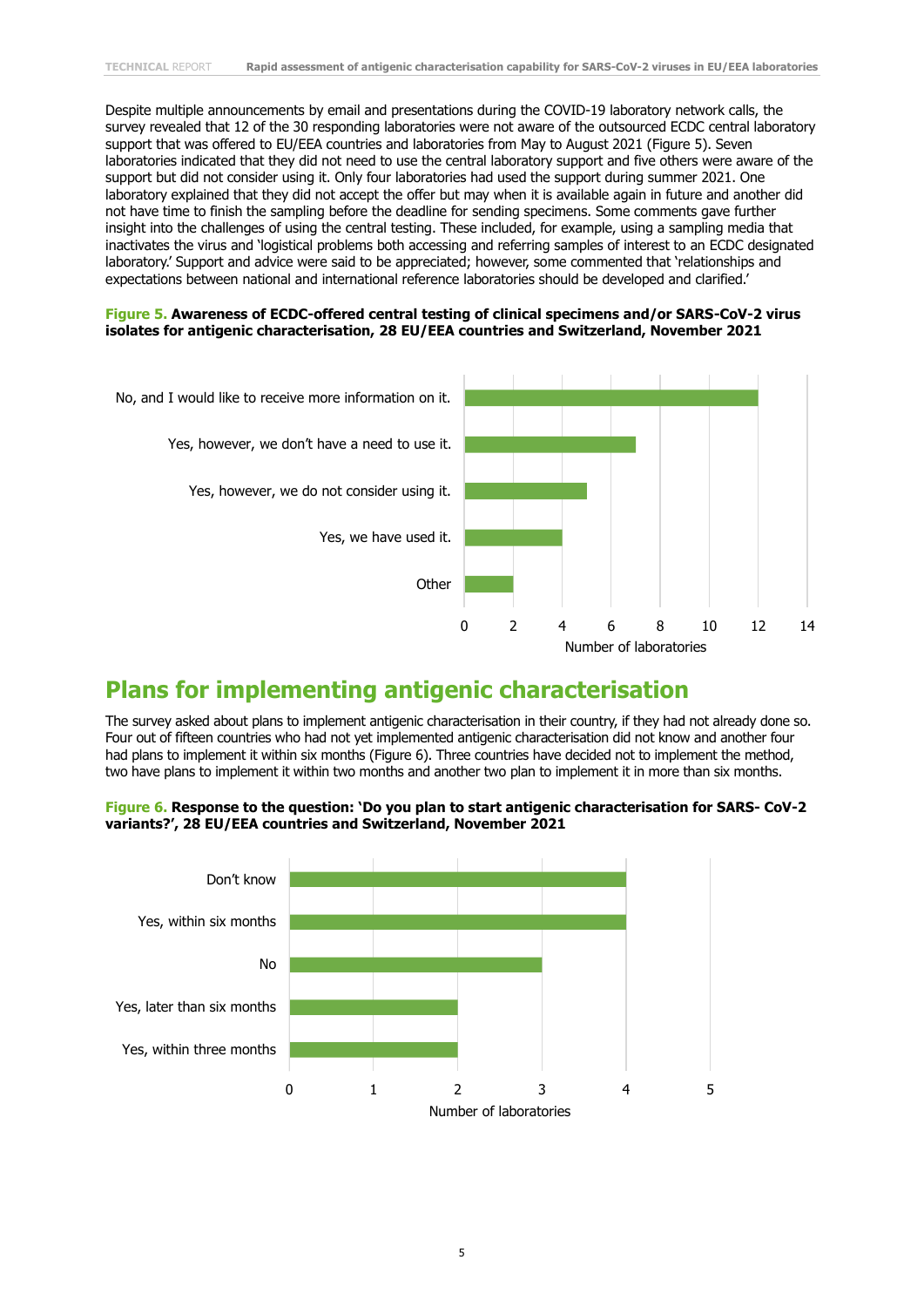### **Conclusions**

Laboratory capability and capacity to perform SARS-CoV-2 antigenic characterisation was assessed through a short survey sent to all EU/EEA Member States and Switzerland. Thirty laboratories from twenty-eight EU/EEA Member States and Switzerland replied to the survey, providing a thorough representation of the present situation for antigenic characterisation in the EU/EEA. Although surveys on RT-PCR, the use of rapid antigen tests and other laboratory capabilities and capacities [11] have been conducted, previous surveys did not assess laboratories' capability and capacity to perform antigenic characterisation. This report is the first to indicate capability and capacity in the EU/EEA for this method. Two thirds ( $n = 20$ ) of the responding countries have capability for virus culture and approximately half ( $n = 14$ ) of the responding laboratories for antigenic characterisation. It is noteworthy that a similar number of laboratories have established an antigenic characterisation method for SARS-CoV-2 as for influenza (approximately 15 to 20 laboratories in the WHO European Region, in seasons 2018/19 and 2019/20 [12]), even though SARS-CoV-2 has only circulated in the EU/EEA and Switzerland from 2020 and influenza virus characterisation has been established for decades.

Objectives for applying antigenic characterisation include conducting research on SARS-CoV-2 viruses, detecting VOIs and VOCs, investigating breakthrough infections, performing vaccine effectiveness studies and investigating trends of VOCs. Many of the countries use a 'sequence first' approach for virus characterisation and select specimens for antigenic characterisation from the pool of specimens already genetically characterised. ECDC has recommended both representative and targeted sampling of SARS-CoV-2-positive specimens for sequencing [1]. Targeted sampling includes cases with vaccine breakthrough infections, from outbreaks and clusters, with travel history in areas where VOCs or VOIs are endemic, and from unusual events. The representative sampling should be performed in such a way that detection of a particular variant among all variants is possible within one unit of time (e.g. week).

Looking at the methods in use for SARS-CoV-2 antigenic characterisation, MNT was most commonly used, followed by PSV neutralisation assay and then PRNT. MNT and the gold standard PRNT methods require a BSL3 level laboratory, as the tests use live virus [13]. PSV neutralisation assay does not require live virus and can therefore be performed at a BSL2 level laboratory. PSV can be performed faster than PRNT and can be performed in a high throughput system. PSV usually has a low intra-assay variability and can be adapted to new variants even if the live virus is not available. All systems require highly standardised ways of working and standardisation of cell lines is important.

Use of international standards is highly recommended for all antigenic characterisation assays. The intra- and interassay variability can be reduced with international standards. Most laboratories had at least one type of a standard material available, but for comparison of results at the European level, all laboratories would need to have the same type of standard in use. Laboratories also need to set up in-house (secondary) standard material for each run, as the international standards are used only for calibration of the systems on a regular basis, but not for each assay run.

Most of the responding countries have not yet established an antigenic characterisation method for surveillance and are performing it only for research purposes. Therefore, it is understandable that the dissemination of results is also mainly through research articles. Only one laboratory indicated an online surveillance report that integrated antigenic characterisation results [8]. ECDC, the WHO Regional Office for Europe and WHO headquarters – together with the ECOVID-LabNet members in the virus characterisation working group – will soon begin discussing sampling strategies, types of antigenic data and a regular report that could be used for surveillance purposes and facilitating vaccine composition decisions on top of the already existing surveillance and genetic characterisation data.

Many countries are willing to and interested in adding antigenic characterisation methods to their arsenal of laboratory methods used for detection and characterisation of SARS-CoV-2 viruses. In this survey, some countries indicated that they were planning to implement the new method within three months of the survey, while others indicated that they may do so during 2022. The main limiting factor seems to be a lack of BSL3 facilities, reagents, standards, protocols and training of laboratory staff. It is understandable that all laboratories do not need to set up and perform this type of sophisticated virus characterisation, but other laboratories could perform it for them through central testing opportunities.

In the survey results, EU/EEA Member States expressed a need for support from the European Union services. The necessary support varies from information on appropriate assay protocols to EQAs. ECDC performed a pilot study for central testing for antigenic characterisation of SARS-CoV-2 viruses in summer 2021 and is setting up another contract for similar outsourced activities. These activities will also include training and guidance development. The European Commission's Joint Research Centre has produced and provided a standard for antibody tests [5,6,14] that can also be used in antigenic characterisation. NIBSC has produced the international standard and is currently developing a new one to replace the first, which has already been depleted. Since February 2021, ECDC has provided whole genome sequencing support to 11 EU/EEA countries and three Western Balkan countries. More than 95 000 specimens have been sequenced. From September 2021 onward, ECDC will allocate EU 77.1 million to 24 EU/EEA countries for whole genome sequencing and RT-PCR infrastructure building, under HERA Incubator action area one. ECDC has already performed a molecular detection EQA of SARS-CoV-2 detection [15] and has performed an EQA on serology. EQAs are part of ECDC capacity building for laboratories, as they provide quality assessment and guide training. Additional EQAs for SARS-CoV-2 are planned for 2022 and some are planned to include virus characterisation as a topic.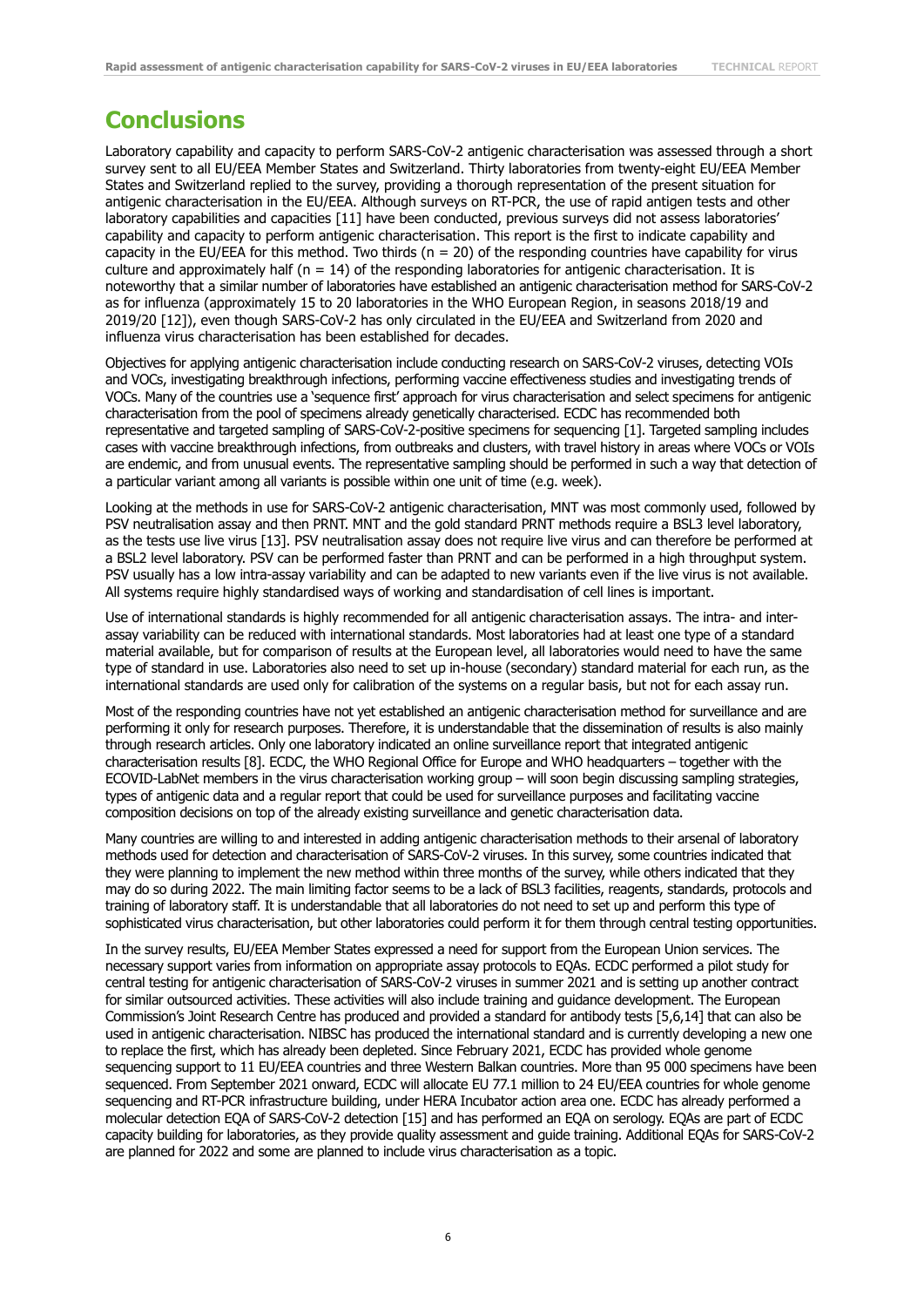ECDC and the WHO Regional Office for Europe continue with the regular ECOVID-LabNet information sharing mechanisms. ECOVID-LabNet has been seen as a valuable interaction platform and therefore activities within the network will be continued and expanded towards training (through study visits and working groups), development of guidance and sharing of laboratory protocols.

# **Contributors (in alphabetical order)**

#### ECDC: Eeva Broberg, Annette Kraus

#### **Table. 'Antigenic characterisation capability and capacity for SARS-CoV-2 variants' survey contributors, November 2021**

| <b>Name</b>                         | <b>Reporting country</b> | <b>Reporting institute</b>                                                                    |
|-------------------------------------|--------------------------|-----------------------------------------------------------------------------------------------|
| Monika Redlberger-Fritz             | Austria                  | Medical University Vienna, Center of Virology                                                 |
| Lize Cuypers                        | Belgium                  | Universitair Ziekenhuis Leuven/The Katholieke<br>Universiteit Leuven                          |
| Neli Korsun                         | <b>Bulgaria</b>          | National Centre of Infectious and Parasitic<br><b>Diseases</b>                                |
| Helena Jiřincová                    | Czechia                  | National Institute of Public Health                                                           |
| Irena Tabain                        | Croatia                  | Croatian Institute of Public Health                                                           |
| Christos Karagiannis                | Cyprus                   | Nicosia General Hospital                                                                      |
| Lasse Dam Rasmussen                 | <b>Denmark</b>           | <b>Statens Serum Institut</b>                                                                 |
| Liidia Dotsenko                     | Estonia                  | Laboratory of Communciable Diseases, Health<br>Board                                          |
| Niina Ikonen and Merit Melin        | Finland                  | Finnish Institute for Health and Welfare                                                      |
| Anna Maisa                          | France                   | Santé publique France                                                                         |
| <b>Thorsten Wolff</b>               | Germany                  | Robert Koch-Institute                                                                         |
| Christian Drosten                   | Germany                  | Institute of Virology, Charité -<br>Universitätsmedizin Berlin                                |
| Kyriaki Tryfinopoulou               | Greece                   | Central Public Health Laboratory, National<br>Public Health Organization                      |
| Bernadett Pályi                     | Hungary                  | National Public Health Center                                                                 |
| Karl G Kristinsson                  | Iceland                  | Landspitali - The National University Hospital<br>of Iceland                                  |
| Jeff Connell                        | Ireland                  | University College Dublin National Virus<br>Reference Laboratory                              |
| Angela Di Martino                   | Italy                    | Istituto Superiore di Sanità                                                                  |
| Sergejs Nikisins                    | Latvia                   | Riga East University Hospital (RAKUS) National<br>microbiology reference laboratory           |
| Esther Walser-Domjan                | Liechtenstein            | Office of Public Health                                                                       |
| Trung Nguyen Nguyen                 | Luxembourg               | Laboratoire national de Santé                                                                 |
| Christopher Barbara                 | Malta                    | Mater Dei Hospital                                                                            |
| Olav Hungnes                        | Norway                   | Norwegian Institute of Public Health                                                          |
| Dirk Eggink                         | Netherlands              | National Institute for Public Health and the<br>Environment (RIVM)                            |
| Katarzyna Pancer                    | Poland                   | National Institute of Public Health - National<br>Institute of Hygiene                        |
| Raquel Guiomar                      | Portugal                 | National Institute of Health                                                                  |
| Edita Staroňová                     | Slovakia                 | Public Health Authority of the Slovak Republic                                                |
| Tatjana Avšič Županc                | Slovenia                 | Institute of Microbiology and Immunology                                                      |
| Inmaculada Casas and Francisco Pozo | Spain                    | Instituto de Salud Carlos III                                                                 |
| <b>Maximilian Riess</b>             | Sweden                   | Public Health Agency of Sweden                                                                |
| Isabella Eckerle                    | Switzerland              | Center for Emerging Viral Diseases, University<br>Hospital of Geneva and University of Geneva |

The 'Antigenic characterisation capability and capacity for SARS-CoV-2 variants' survey is available at: [https://www.ecdc.europa.eu/sites/default/files/documents/AntigenicCharSurvey2021\\_21\\_10\\_2021\\_EN.pdf](https://www.ecdc.europa.eu/sites/default/files/documents/AntigenicCharSurvey2021_21_10_2021_EN.pdf)